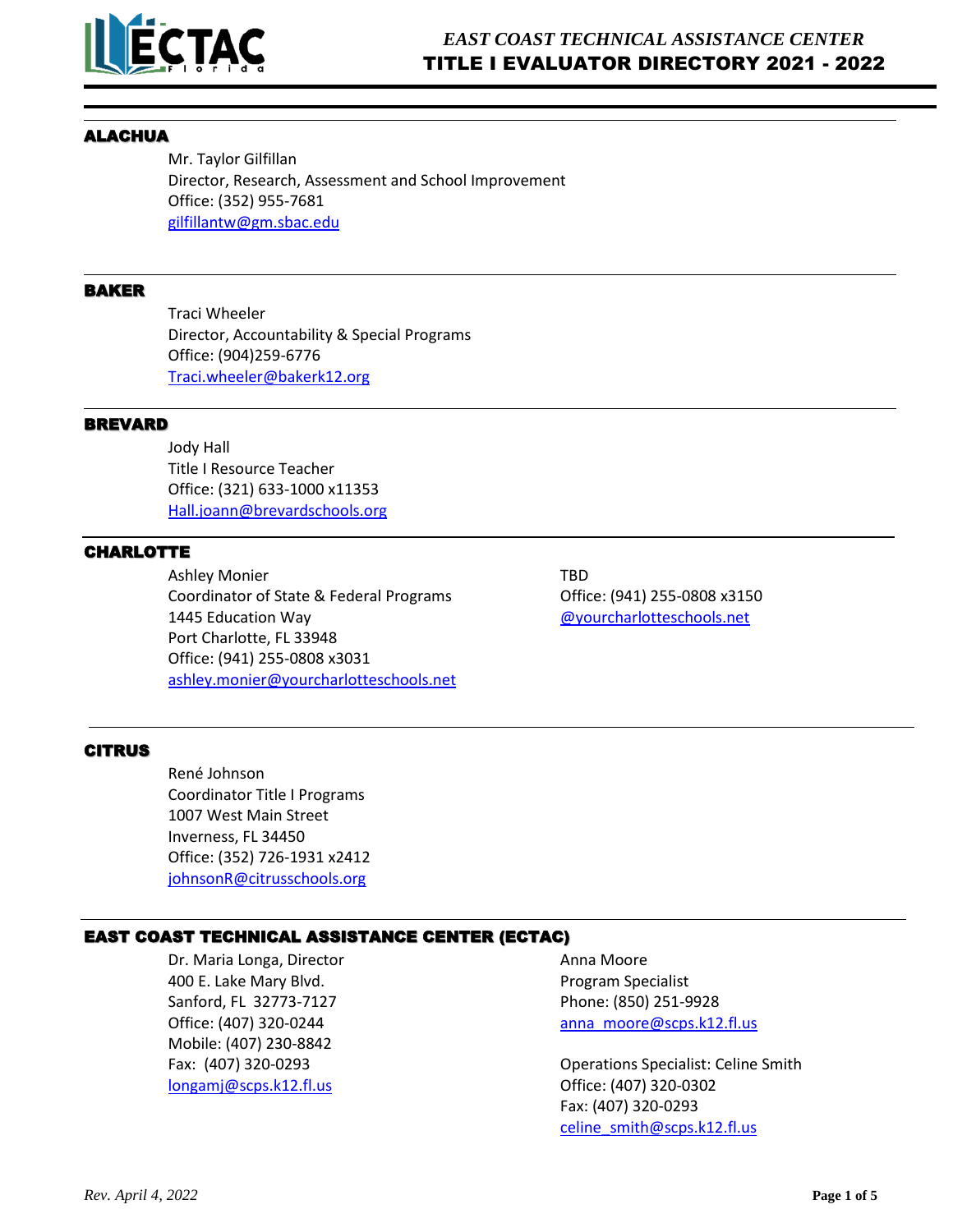

### **HENDRY**

Dr. Barbara Mundy Director Federal Programs 111 Curry Street LaBelle, FL 33935 Office: (863) 983-1508 [mundyb@hendry-schools.net](mailto:mundyb@hendry-schools.net)

#### HERNANDO

Sonsee Sanders Coordinator of Program Evaluations 919 North Broad St. Brooksville, FL 34601 Office: (352) 797-7070 x224 Fax: (352) 797-7139 [sanders\\_s@hcsb.k12.fl.us](mailto:sanders_s@hcsb.k12.fl.us)

# HILLSBOROUGH

Samantha Hooper TBD Coordinator, Assessment & Accountability **Department Manager, Federal** 901 E. Kennedy Blvd **Program Evaluation** Tampa, Florida 33602 Office: (813) 272-4445 Office: (813) 272-4474 **[@sdhc.k12.fl.us](mailto:julie.mcleod@sdhc.k12.fl.us)** [samantha.hooper@sdhc.k12.fl.us](mailto:samantha.hooper@sdhc.k12.fl.us)

\_\_\_\_\_\_\_\_\_\_\_\_\_\_\_\_\_\_\_\_\_\_\_\_\_\_\_\_\_\_\_\_\_\_\_\_\_\_\_\_\_\_\_\_\_\_\_\_\_\_\_\_\_\_\_\_\_\_\_\_\_\_\_\_\_\_\_\_\_\_\_\_\_\_\_\_\_\_\_\_\_\_\_\_\_\_\_\_\_\_\_\_\_\_\_\_\_\_\_

# LAKE

Naomi VanAmburg, M.Ed. Program Specialist, Title Services Lake County School District 1717 Eudora Road Mt. Dora, FL 32757 Office: (352) 383-1523 Ext. 2089 Fax: (352) 383-2913 [vanamburgn@lake.k12.fl.us](mailto:vanamburgn@lake.k12.fl.us)

# MANATEE

Latrina Singleton Director, Federal Programs & Grants 2501 63rd Avenue Bradenton, FL 34203 Office: (941) 751-6500 x43347 [singleton2L@manateeschools.net](mailto:singleton2L@manateeschools.net)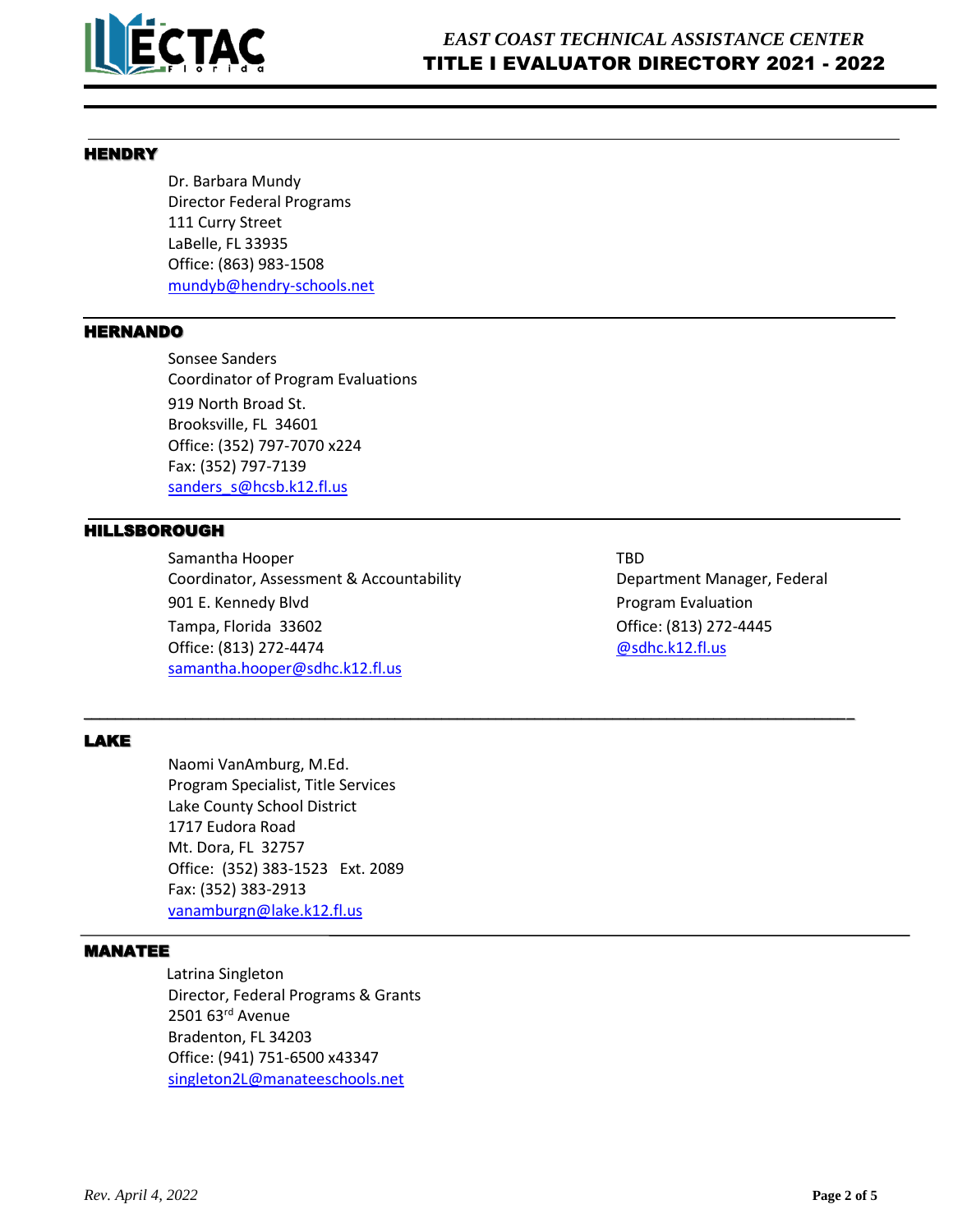

# MARTIN

Shela Khanal, Director Title I, Migrant and ELL Services 5150 SE Willoughby Blvd. Stuart, FL 34997 Office: (772) 219.1200 x30278 Fax: (772) 219 [khanals@martin.k12.fl.us](mailto:khanals@martin.k12.fl.us)

### **MONROE**

**Beryl Morgan Bullet Elizabeth Hogan Bullet Elizabeth Hogan** 241 Trumbo Road Office: (305) 293-1400 x53370 Office: (305) 293-1400 x53368 [Beryl.Morgan@KeysSchools.com](mailto:Beryl.Morgan@KeysSchools.com)

Director of Federal Programs **Parent/Family Engagement Coordinator** Parent/Family Engagement Coordinator Key West, FL 33040 **[Elizabeth.Hogan@KeysSchools.com](mailto:Elizabeth.Hogan@KeysSchools.com)** 

# OKEECHOBEE

Heather Siler-Dobbs Director, Title I Evaluator 700 Southwest 2<sup>nd</sup> Avenue Okeechobee, FL 34974 Office: (863) 462-5000 X1059 Fax: (863) 462-5136 [heather.siler-dobbs@okee.k12.fl.us](mailto:heather.siler-dobbs@okee.k12.fl.us)

# OSCEOLA

Leslie Campbell Director of Special Programs Office: (407) 870-4934 Fax: (407) 870-4935 [leslie.campbell@osceolaschools.net](mailto:leslie.campbell@osceolaschools.net)

# PALM BEACH

Melannie Platt, Ph.D. Specialist, Research & Evaluation 3330 Forest Hills Blvd. Palm Springs, FL 33406 Office: (561) 434-8484 [melannie.platt@palmbeachschools.org](mailto:melannie.platt@palmbeachschools.org)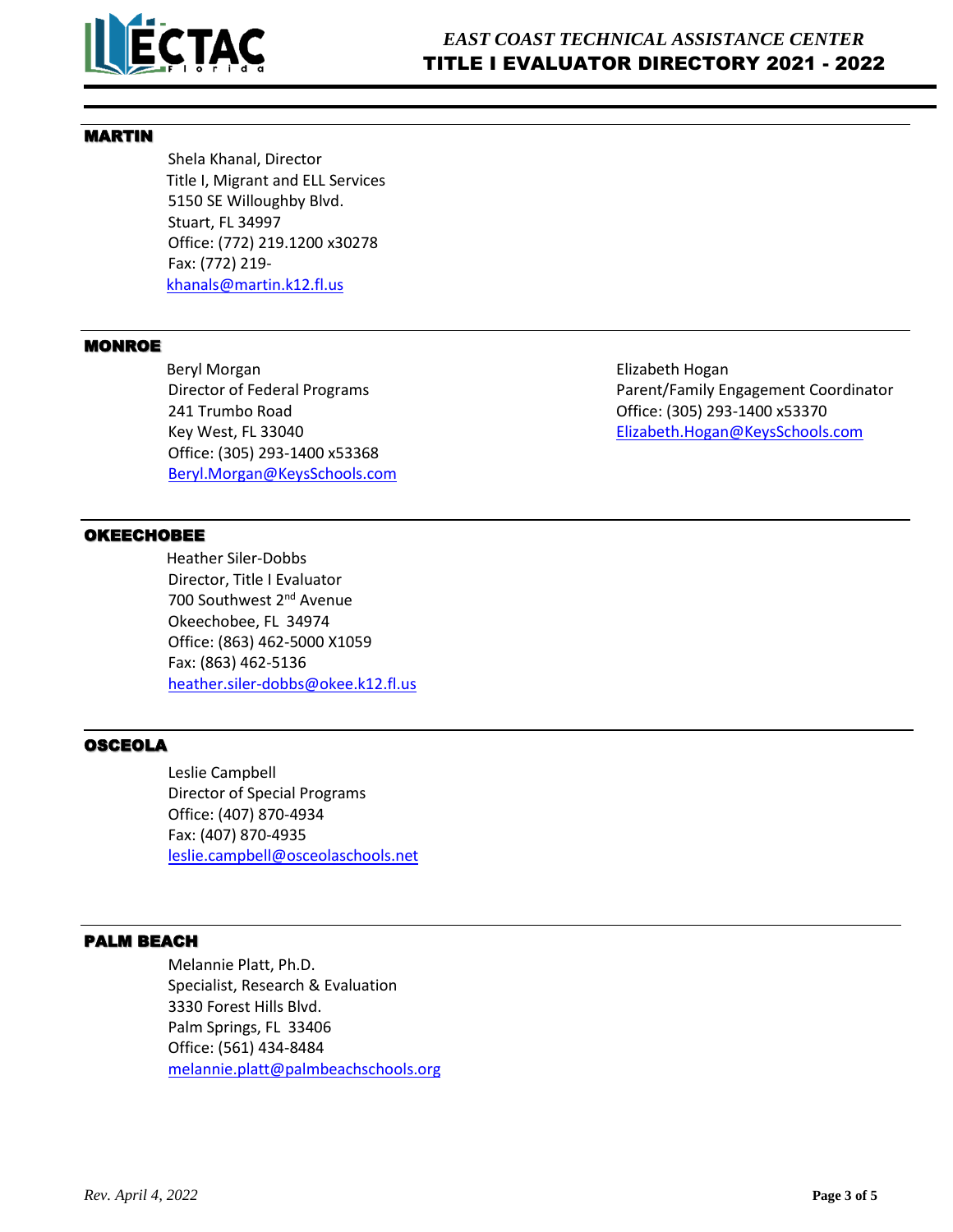

# *EAST COAST TECHNICAL ASSISTANCE CENTER* TITLE I EVALUATOR DIRECTORY 2021 - 2022

# PASCO

Brian Schultz **Stephanie Sheridan** Stephanie Sheridan 7227 Land O' Lakes Blvd. Improvement Land O' Lakes, FL 34638 Office: (813) 794-2493 Office: (813) 794-2238 Fax: (813) 794-2152 Fax: (813) 794-2152 **State 3 and 2018** [ssherida@pasco.k12.fl.us](mailto:ssherida@pasco.k12.fl.us) [bschultz@pasco.k12.fl.us](mailto:bschultz@pasco.k12.fl.us)

# PINELLAS

301 4<sup>th</sup> Street SW Improvement Largo, FL 33770  $301\,4^{\text{th}}$  Street SW Office: 727-588-6000 Largo, FL 33770

# POLK

Andrew Baldwin Director, Grants & Acquisitions 1915 S. Floral Avenue Bartow, FL 33830 Office: (863) 457-4707 ext. 613 [andrew.baldwin@polk-fl.net](mailto:andrew.baldwin@polk-fl.net)

# ST. LUCIE

Darrell Canamas **Pete Zsiga** Director, Assessment & Accountability **Coordinator of Accountability** Coordinator of Accountability 4204 Okeechobee Road Office: (772) 429-3946 Ft. Pierce, FL 34947 [peter.zsiga@stlucieschools.org](mailto:peter.zsiga@stlucieschools.org) Office: (772) 429-5538 [darrell.canamas@stlucieschools.org](mailto:darrell.canamas@stlucieschools.org)

Title I Program Coordinator **Program Coordinator** Program Coordinator, Title I School

TBD Dr. Merlande Petit-Bois Senior Evaluator **Assistant Director, Continuous** Assistant Director, Continuous [@pcsb.org](mailto:whittens@pcsb.org) Office: (727) 588-5107 [petitboism@pcsb.org](mailto:petitboism@pcsb.org)

# **SARASOTA**

Tara Konrardy TBD Supervisor of State & Federal Projects Grant Specialist 1960 Landings Blvd. Office: (941) 927-9000 Sarasota, FL 34231 [@sarasotacountyschools.net](mailto:amy.donner@sarasotacountyschools.net) Office: (941) 927-9000 x34641 Tara.konrard[y@sarasotacountyschools.net](mailto:jane.mahler@sarasotacountyschools.net)